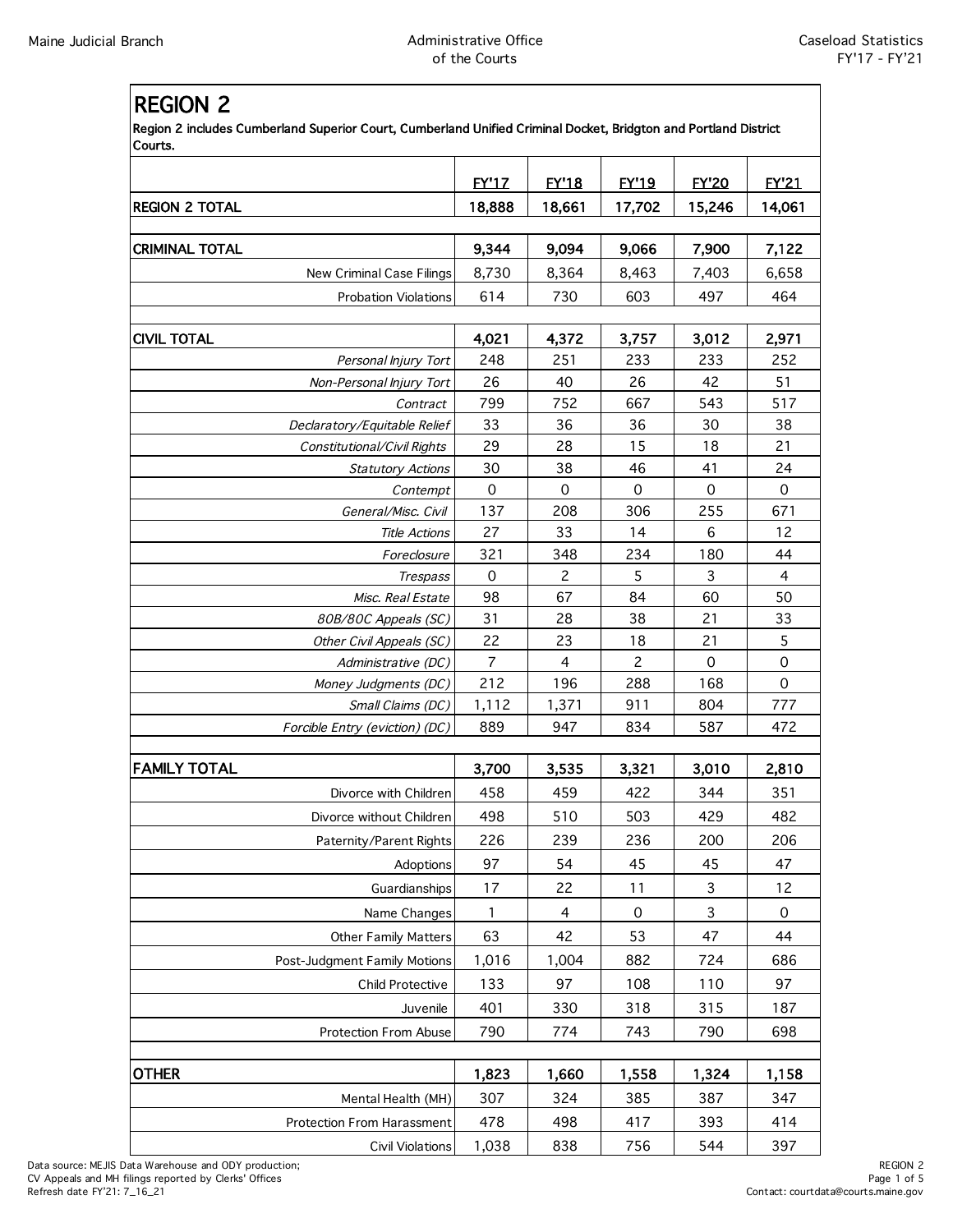## Maine Judicial Branch **Administrative Office** Administrative Office of the Courts

| <b>REGION 2</b>                        | <b>EY'17</b> | <b>EY'18</b>   | <b>EY'19</b> | <b>EY'20</b> | EY21           |  |
|----------------------------------------|--------------|----------------|--------------|--------------|----------------|--|
| <b>CUMBERLAND SUPERIOR COURT TOTAL</b> | 883          | 916            | 832          | 761          | 645            |  |
|                                        |              |                |              |              |                |  |
| <b>CRIMINAL TOTAL</b>                  | 16           | $\overline{7}$ | 12           | 9            | 1              |  |
| <b>Probation Violations</b>            | 16           | $\overline{7}$ | 12           | 9            | 1              |  |
|                                        |              |                |              |              |                |  |
| <b>CIVIL TOTAL</b>                     | 867          | 909            | 820          | 752          | 644            |  |
| Personal Injury Tort (SC)              | 238          | 247            | 222          | 226          | 240            |  |
| Non-Personal Injury Tort (SC)          | 18           | 32             | 19           | 25           | 19             |  |
| Contract (SC)                          | 84           | 101            | 94           | 105          | 92             |  |
| Declaratory/Equitable Relief (SC)      | 20           | 28             | 30           | 28           | 36             |  |
| Constitutional/Civil Rights (SC)       | 29           | 28             | 15           | 18           | 20             |  |
| Statutory Actions (SC)                 | 27           | 36             | 40           | 30           | 20             |  |
| Contempt (SC)                          | $\mathbf 0$  | $\Omega$       | $\Omega$     | $\Omega$     | $\Omega$       |  |
| General/Misc. Civil (SC)               | 70           | 68             | 84           | 87           | 88             |  |
| Title Actions (SC)                     | 18           | 20             | 11           | 5            | 10             |  |
| Foreclosure (SC)                       | 233          | 244            | 175          | 130          | 35             |  |
| Trespass (SC)                          | $\mathbf 0$  | 2              | 4            | 3            | $\overline{4}$ |  |
| Misc. Real Estate (SC)                 | 77           | 52             | 70           | 53           | 42             |  |
| 80B/80C Appeals (SC)                   | 31           | 28             | 38           | 21           | 33             |  |
| Other Civil Appeals (SC)               | 22           | 23             | 18           | 21           | 5              |  |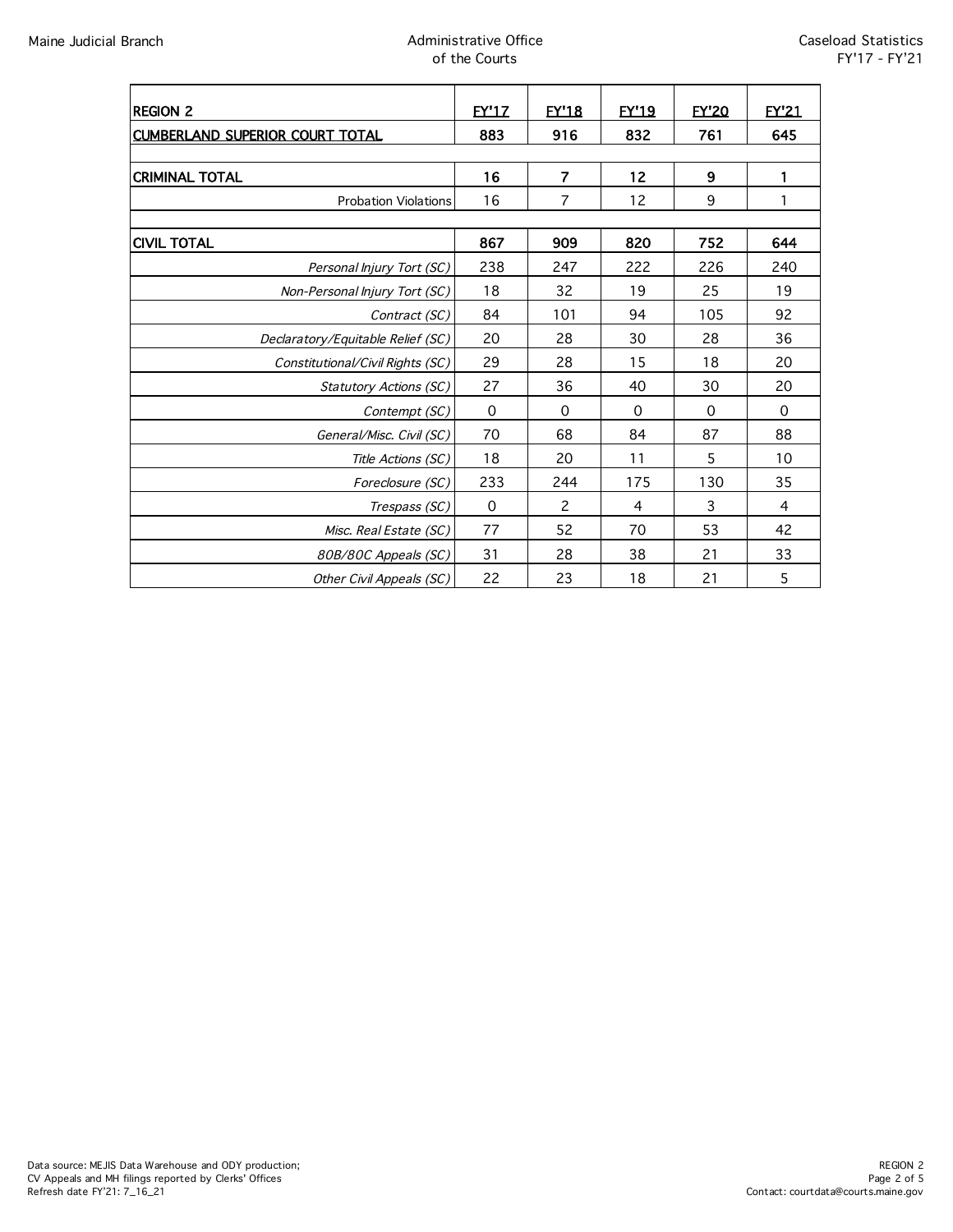| <b>REGION 2</b>                          | EY'17  | <b>EY'18</b> | EY'19 | <b>EY'20</b> | <b>EY'21</b> |  |
|------------------------------------------|--------|--------------|-------|--------------|--------------|--|
| CUMBERLAND UNIFIED CRIMINAL DOCKET TOTAL | 10,366 | 9,922        | 9,807 | 8,434        | 7,518        |  |
| Implementation date: 1/2/09              |        |              |       |              |              |  |
| <b>CRIMINAL TOTAL</b>                    | 9,328  | 9,084        | 9,051 | 7,890        | 7,121        |  |
| New Criminal Case Filings                | 8,730  | 8,364        | 8,463 | 7,403        | 6,658        |  |
| <b>Probation Violations</b>              | 598    | 720          | 588   | 487          | 463          |  |
|                                          |        |              |       |              |              |  |
| ICIVIL VIOLATIONS                        | 1,038  | 838          | 756   | 544          | 397          |  |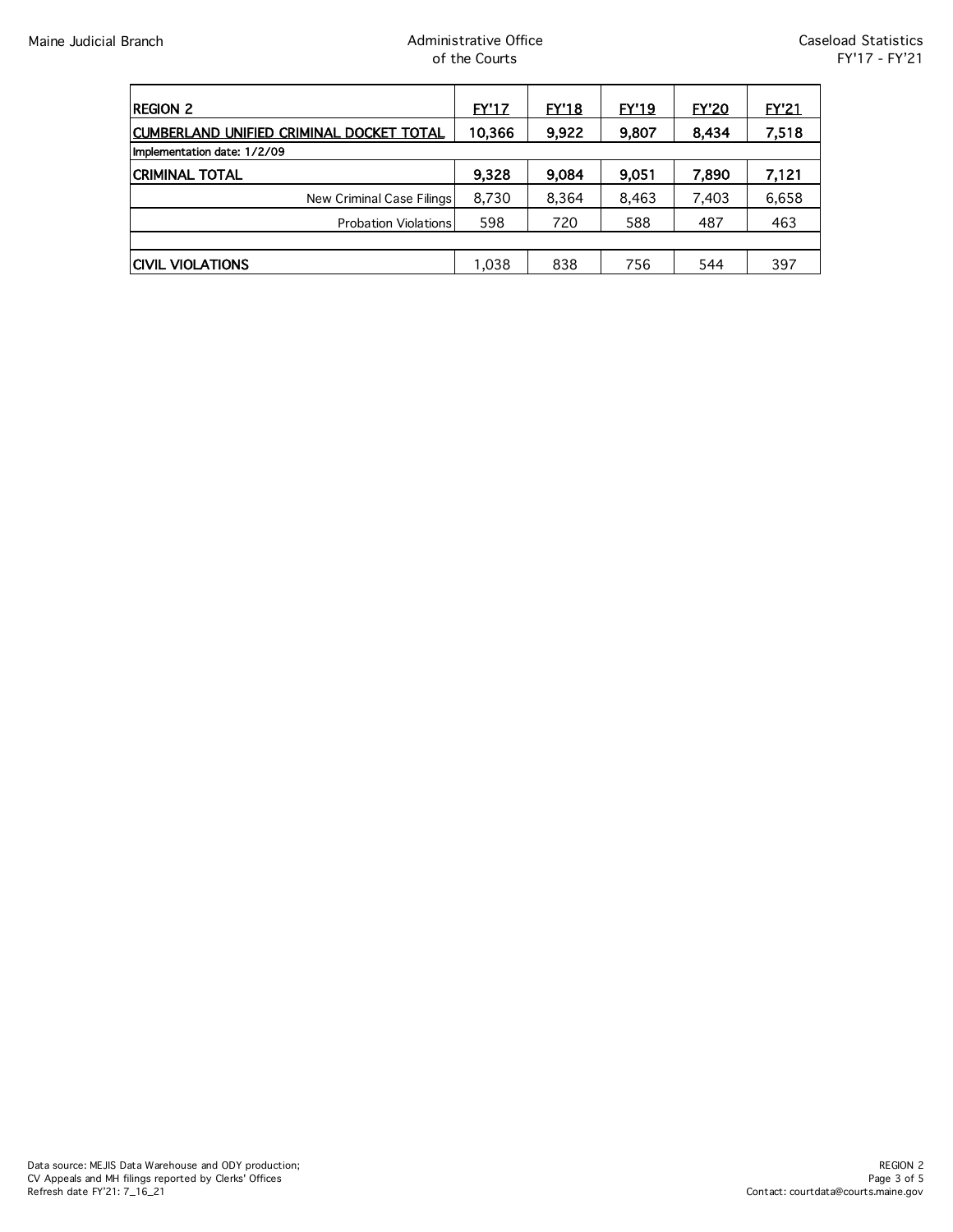## Maine Judicial Branch **Administrative Office** Administrative Office of the Courts

| <b>REGION 2</b>                      | <b>EY'17</b>   | <b>EY'18</b>              | <b>EY'19</b>        | <b>EY'20</b>   | EY'21       |
|--------------------------------------|----------------|---------------------------|---------------------|----------------|-------------|
| <b>BRIDGTON DISTRICT COURT TOTAL</b> | 1,243          | 1,370                     | 1,191               | 946            | 1,051       |
|                                      |                |                           |                     |                |             |
| <b>CRIMINAL TOTAL</b>                | $\mathbf 0$    | $\mathbf 0$               | $\mathbf 0$         | $\mathbf 0$    | $\mathbf 0$ |
| <b>Probation Violations</b>          | $\mathbf 0$    | $\mathbf 0$               | $\mathbf 0$         | $\mathbf 0$    | $\mathbf 0$ |
|                                      |                |                           |                     |                |             |
| <b>CIVIL TOTAL</b>                   | 636            | 784                       | 621                 | 405            | 457         |
| Personal Injury Tort (DC)            | $\mathbf 0$    | $\mathbf 0$               | $\mathbf 0$         | $\mathbf 0$    | 0           |
| Non-Personal Injury Tort (DC)        | $\mathbf 0$    | $\mathbf 0$               | 1                   | $\mathbf 0$    | 1           |
| Contract (DC)                        | 172            | 190                       | 172                 | 109            | 100         |
| Declaratory/Equitable Relief (DC)    | 5              | 5                         | 4                   | 0              | 0           |
| Constitutional/Civil Rights (DC)     | $\mathbf 0$    | $\mathbf 0$               | $\mathbf 0$         | $\mathbf 0$    | $\mathbf 0$ |
| Statutory Actions (DC)               | 0              | 0                         | $\mathbf 0$         | $\mathbf 0$    | $\mathbf 0$ |
| Contempt (DC)                        | 0              | $\mathbf 0$               | $\mathbf 0$         | 0              | $\mathbf 0$ |
| General/Misc. Civil (DC)             | 6              | $\overline{4}$            | 31                  | 8              | 124         |
| Title Actions (DC)                   | $\mathbf{3}$   | $\overline{c}$            | 1                   | $\mathbf 0$    | $\mathbf 0$ |
| Foreclosure (DC)                     | 87             | 102                       | 59                  | 49             | 9           |
| Trespass (DC)                        | $\mathbf 0$    | 0                         | $\mathbf 0$         | 0              | 0           |
| Misc. Real Estate (DC)               | $\mathsf{3}$   | 1                         | $\mathsf 3$         | $\mathbf{1}$   | $\mathbf 0$ |
| Administrative (DC)                  | $\mathbf 0$    | $\mathbf 0$               | $\mathbf 0$         | $\mathbf 0$    | $\mathbf 0$ |
| Money Judgments (DC)                 | 44             | 59                        | 59                  | 56             | $\mathbf 0$ |
| Small Claims (DC)                    | 215            | 318                       | 188                 | 120            | 173         |
| Forcible Entry (eviction) (DC)       | 101            | 103                       | 103                 | 62             | 50          |
|                                      |                |                           |                     |                |             |
| <b>FAMILY TOTAL</b>                  | 559            | 545                       | 532                 | 490            | 527         |
| Divorce with Children                | 81             | 65                        | 92                  | 58             | 76          |
| Divorce without Children             | 88             | 78                        | 73                  | 69             | 97          |
| Paternity/Parent Rights              | 33             | 51                        | 25                  | 40             | 47          |
| Adoptions                            | $\mathbf{2}$   | $\ensuremath{\mathsf{3}}$ | $\overline{7}$      | $\mathsf 3$    | 5           |
| Guardianships                        | $\overline{c}$ | 7                         | 2                   | $\overline{c}$ | 3           |
| Name Changes                         | $\mbox{O}$     | $\mbox{O}$                | $\mathsf{O}\xspace$ | $\mbox{O}$     | $\mathbf 0$ |
| Other Family Matters                 | 15             | 5                         | 14                  | $\overline{4}$ | 12          |
| Post-Judgment Family Motions         | 133            | 139                       | 120                 | 104            | 97          |
| Child Protective                     | 25             | 20                        | 30                  | 22             | 16          |
| Juvenile                             | 22             | 30                        | 25                  | 18             | 13          |
| Protection From Abuse                | 158            | 147                       | 144                 | 170            | 161         |
| <b>OTHER</b>                         | 48             | 41                        | 38                  | 51             | 67          |
| Protection From Harassment           | 48             | 41                        | 38                  | 51             | 67          |